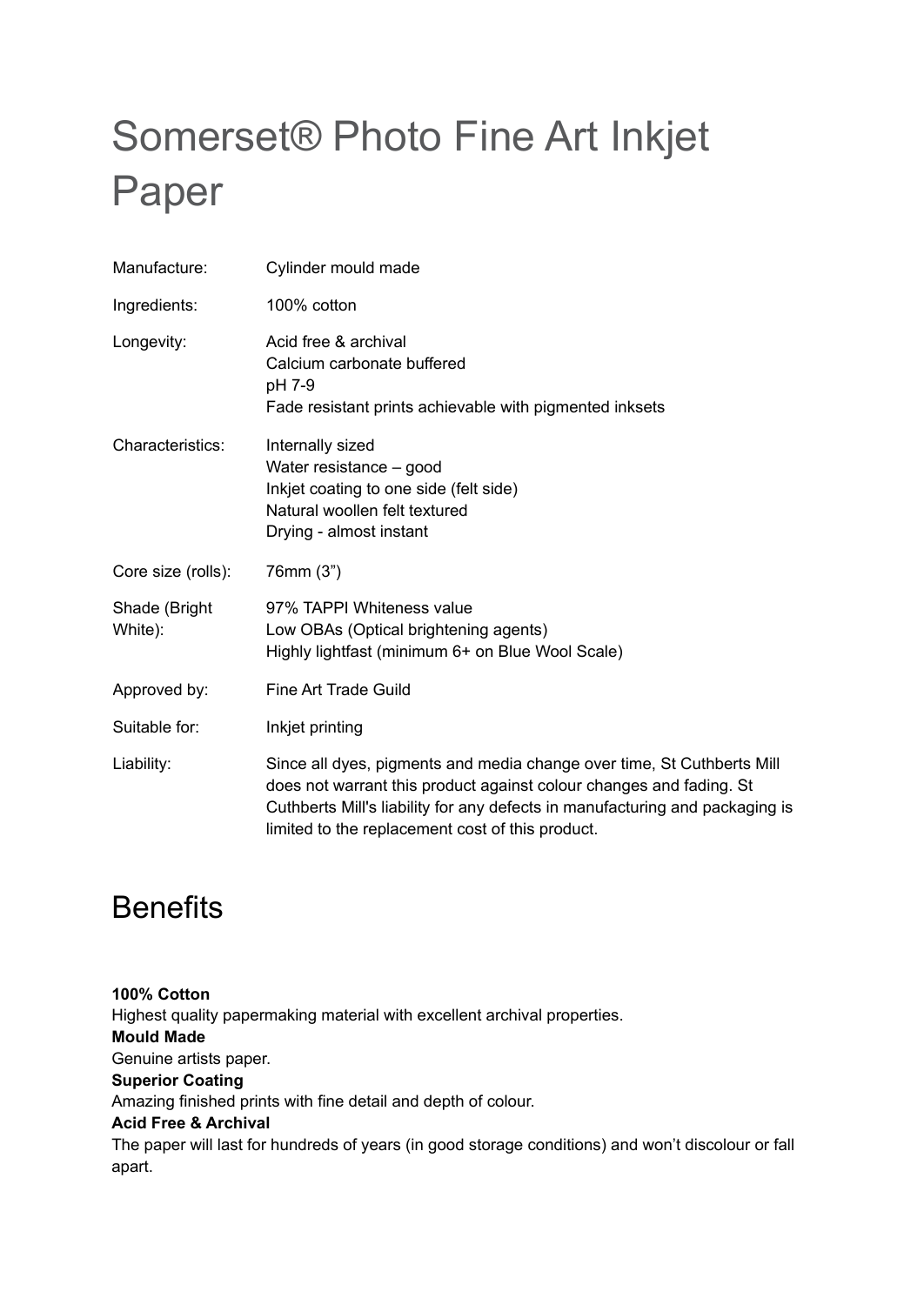#### **Low OBA (Optical Brightening Agents)**

Paper colour is stable and won't fade

**Beautifully Smooth Matte Finish**

Only a hint of texture enhancing the image.

## **Handling**

#### **General storage and handling instructions**

- Keep the paper in its original packaging until required.
- Store the paper flat.
- Avoid extremes of temperature or humidity. We suggest  $15-25^{\circ}$ C (59  $77^{\circ}$ F) and 40-60% relative humidity.
- Handle the paper by the edges or underside. Avoid touching the area to be printed, as oils from the skin could affect the coating.
- Do not expose the paper to organic vapour.
- The coated side is always packed uppermost on sheets, and outermost on rolls. If you are in any doubt identifying the coated side, try moistening your fingers and touch both sides of the paper. The coated side appears to be slightly sticky.

#### **Printing**

- Feed sheets of paper into the printer one at a time. Some printers require hand feeding.
- If feeding problems arise after printing several sheets, try putting an uncoated sheet through the printer to remove any build up of coating material on the feed mechanism.
- FREE generic ICC profiles are available from this website. These will give you a starting point for getting good colour. They are available for common wide format printers using manufacturers OEM ink. If higher colour accuracy is required, it is recommended you invest in a custom profile for your individual printer.

#### **After printing**

- Handle the print with care, as the surface is easily damaged.
- Let prints dry thoroughly. Drying is best done individually in drying racks, which allow free circulation of air. The prints should be left like this for up to 24 hours. Do not stack a number of freshly printed prints in a pile. Do not seal freshly printed material in polythene bags, in drawers, or other areas where air cannot freely circulate until the print is dry.
- If the dried prints are to be stored in plastic bags at any point, we recommend the use of bags that do not contain plasticisers.
- Coated papers can react to organic solvents, plasticisers, and antioxidants. These products could be contained in tapes, plastic bags, dry mounting film and could cause discolouration of the print. Discolouration of coated papers is a known phenomenon, but it is only temporary and very rare, and can be permanently reversed by exposure to UV light. If yellowing is experienced, exposing to daylight for a short period can permanently reverse it. For an independent report on handling issues relating to inkjet papers by Mitsubishi Paper Mills [click here.](http://www.mpm.co.jp/inkjet/english/storage.html)